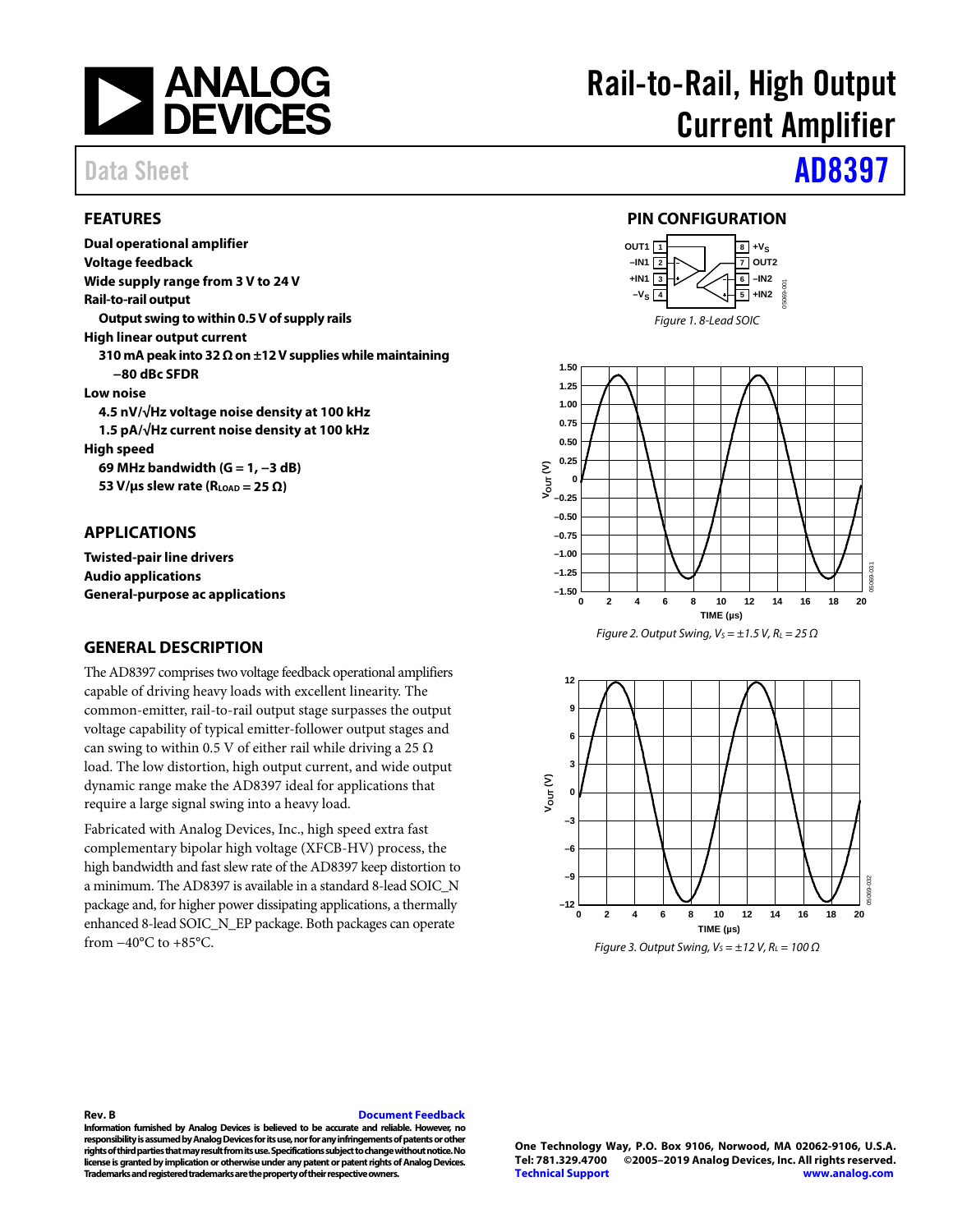## TABLE OF CONTENTS

#### <span id="page-1-0"></span>**REVISION HISTORY**

| 6/2019-Rev. A to Rev. B |  |
|-------------------------|--|
|                         |  |
|                         |  |
|                         |  |
|                         |  |
|                         |  |
|                         |  |
|                         |  |
|                         |  |
|                         |  |

#### **5/2011—Rev. 0 to Rev. A**

| Changes to Applications Section and General Description |  |
|---------------------------------------------------------|--|
|                                                         |  |
| Changed Maximum Output Current Parameter to Peak AC     |  |
|                                                         |  |
|                                                         |  |
| Changed Maximum Output Current Parameter to Peak AC     |  |
|                                                         |  |
|                                                         |  |

| Changed Maximum Output Current Parameter to Peak AC |  |
|-----------------------------------------------------|--|
|                                                     |  |
|                                                     |  |
| Changed Maximum Output Current Parameter to Peak AC |  |
|                                                     |  |
|                                                     |  |
|                                                     |  |
| Changed General Description Section to Applications |  |
|                                                     |  |
|                                                     |  |
|                                                     |  |

**1/2005—Revision 0: Initial Version**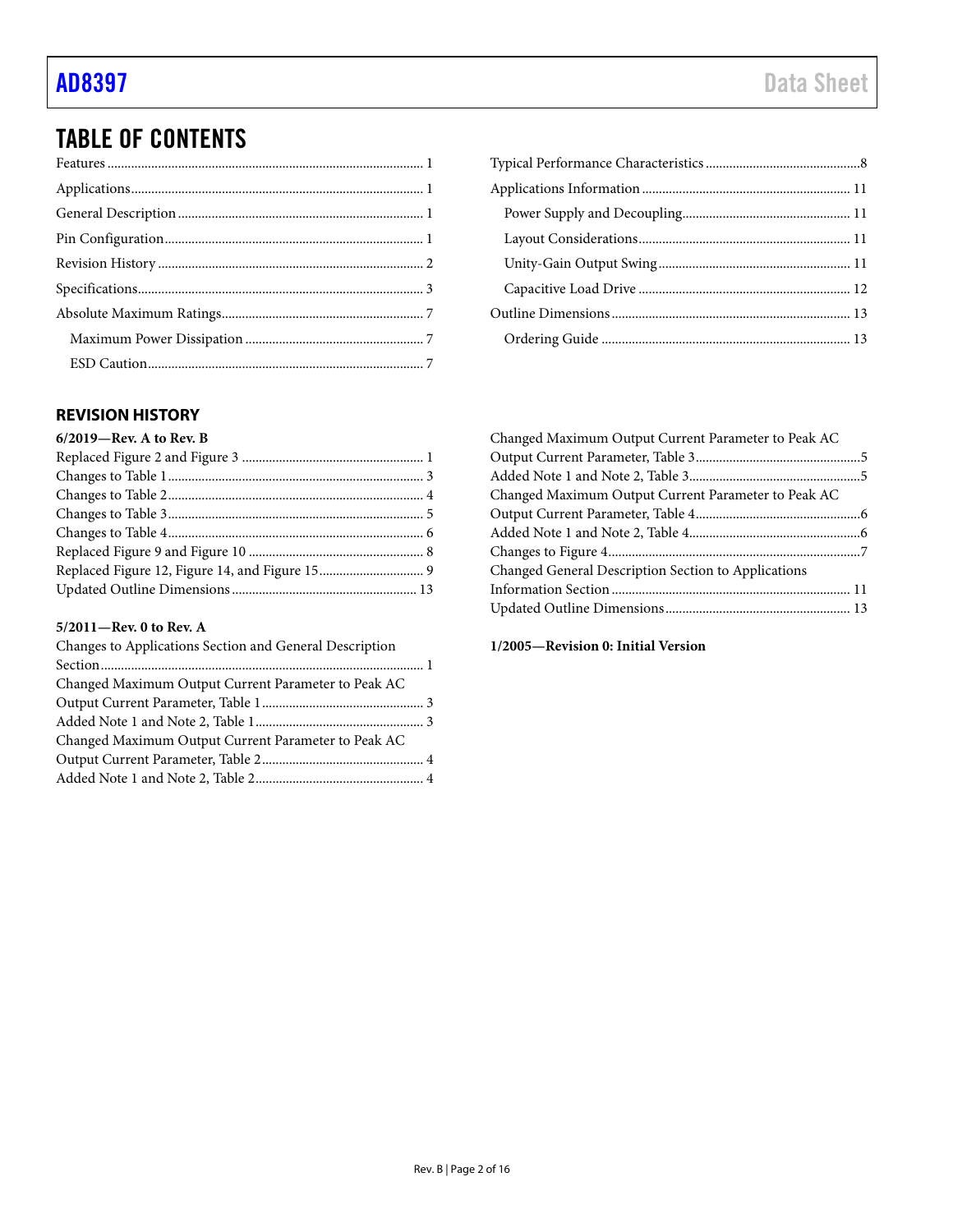## <span id="page-2-0"></span>**SPECIFICATIONS**

 $V_s = \pm 1.5$  V or  $+3$  V (at T<sub>A</sub> = 25°C, G =  $+1$ , R<sub>L</sub> = 25  $\Omega$ , unless otherwise noted)<sup>1</sup>.

| Table 1.                             |                                                                                                            |         |                |            |                |
|--------------------------------------|------------------------------------------------------------------------------------------------------------|---------|----------------|------------|----------------|
| <b>Parameter</b>                     | <b>Test Conditions/Comments</b>                                                                            | Min     | <b>Typ</b>     | <b>Max</b> | Unit           |
| <b>DYNAMIC PERFORMANCE</b>           |                                                                                                            |         |                |            |                |
| -3 dB Bandwidth                      | $V_{OUT} = 0.1 V p-p$                                                                                      |         | 50             |            | <b>MHz</b>     |
| 0.1 dB Flatness                      | $V_{\text{OUT}} = 0.1 V p-p$                                                                               |         | 3.6            |            | <b>MHz</b>     |
| Large Signal Bandwidth               | $V_{\text{OUT}} = 2.0 V p-p$                                                                               |         | 9              |            | <b>MHz</b>     |
| <b>Slew Rate</b>                     | $V_{\text{OUT}} = 0.8 V p-p$                                                                               |         | 32             |            | $V/\mu s$      |
| NOISE/DISTORTION PERFORMANCE         |                                                                                                            |         |                |            |                |
| Distortion (Worst Harmonic)          | $f_c = 100$ kHz, $V_{\text{OUT}} = 1.4$ V p-p, $G = +2$                                                    |         | $-90$          |            | dBc            |
| Input Voltage Noise                  | $f = 100$ kHz                                                                                              |         | 4.5            |            | $nV/\sqrt{Hz}$ |
| <b>Input Current Noise</b>           | $f = 100$ kHz                                                                                              |         | 1.5            |            | pA/√Hz         |
| DC PERFORMANCE                       |                                                                                                            |         |                |            |                |
| Input Offset Voltage                 |                                                                                                            |         | 1.0            | 2.5        | mV             |
|                                      | $TMIN - TMAX$                                                                                              |         | 2.5            |            | mV             |
| Input Offset Voltage Match           |                                                                                                            |         | 1.0            | 2.0        | mV             |
| <b>Input Bias Current</b>            |                                                                                                            |         | 200            | 900        | nA             |
|                                      | $T_{MIN} - T_{MAX}$                                                                                        |         | 1.3            |            | μA             |
| Input Offset Current                 |                                                                                                            |         | 50             | 300        | nA             |
| Open-Loop Gain                       | $V_{\text{OUT}} = \pm 0.5 V$                                                                               | 81      | 88             |            | dB             |
| <b>INPUT CHARACTERISTICS</b>         |                                                                                                            |         |                |            |                |
| Input Resistance                     | $f = 100$ kHz                                                                                              |         | 87             |            | kΩ             |
| <b>Input Capacitance</b>             |                                                                                                            |         | 1.4            |            | pF             |
| Common-Mode Rejection                | $\Delta V_{CM} = \pm 1 V$                                                                                  | $-71$   | $-80$          |            | dB             |
| <b>OUTPUT CHARACTERISTICS</b>        |                                                                                                            |         |                |            |                |
| <b>Output Resistance</b>             |                                                                                                            |         | 0.2            |            | Ω              |
| +Swing                               | $RLOAD = 25 \Omega$                                                                                        | $+1.33$ | $+1.39$        |            | $V_P$          |
| $-Swing$                             | $RioAD = 25 \Omega$                                                                                        |         | $-1.36$        | $-1.34$    | $V_P$          |
| +Swing                               | $RLOAD = 100 \Omega$                                                                                       | $+1.43$ | $+1.47$        |            | $V_P$          |
| $-Swing$                             | $R_{LOAD} = 100 \Omega$                                                                                    |         | $-1.46$        | $-1.42$    | $V_P$          |
| Peak AC Output Current <sup>2</sup>  | SFDR $\leq -70$ dBc, f = 100 kHz, $V_{\text{OUT}} = 0.7$ V <sub>P</sub> , R <sub>LOAD</sub> = 4.1 $\Omega$ |         | 170            |            | mA             |
| <b>POWER SUPPLY</b>                  |                                                                                                            |         |                |            |                |
| <b>Operating Range (Dual Supply)</b> |                                                                                                            | ±1.5    |                | ±12.0      | $\vee$         |
| <b>Supply Current</b>                |                                                                                                            | 6       | $\overline{7}$ | 8.5        | mA/Amp         |
| Power Supply Rejection               | $\Delta V_s = \pm 0.5 V$                                                                                   | $-70$   | $-82$          |            | dB             |

<sup>1</sup> Unity gain used to facilitate characterization. To improve stability, a gain of 2 or greater is recommended.<br><sup>2</sup> Peak ac output current specification assumes normal ac operation and is not valid for continuous dc oper

Peak ac output current specification assumes normal ac operation and is not valid for continuous dc operation.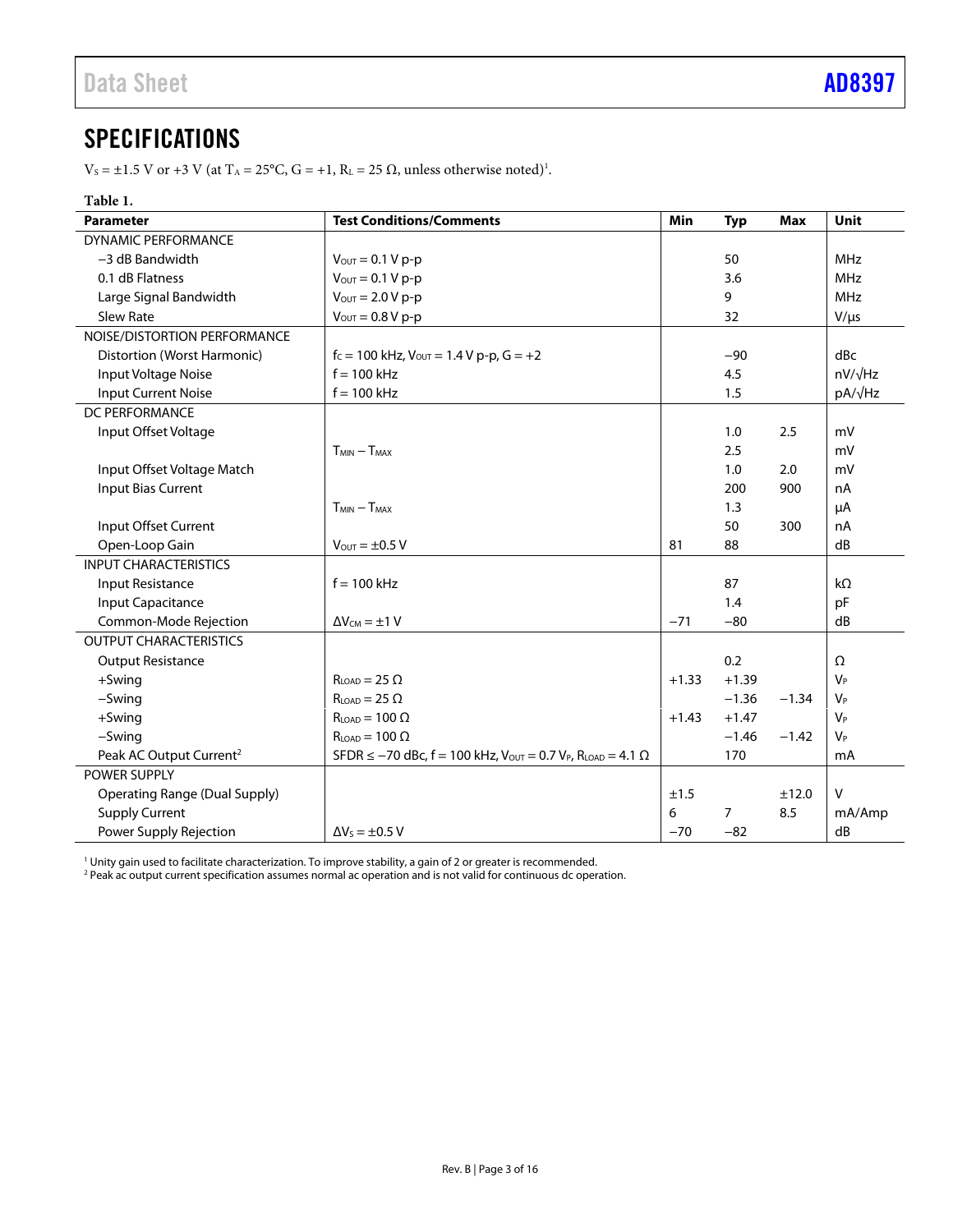$V_s = \pm 2.5V$  or  $+5$  V (at  $T_A = 25^{\circ}C$ ,  $G = +1$ ,  $R_L = 25 \Omega$ , unless otherwise noted)<sup>1</sup>.

#### **Table 2.**

| <b>Parameter</b>                     | <b>Test Conditions/Comments</b>                                                                | Min            | <b>Typ</b> | <b>Max</b> | Unit           |
|--------------------------------------|------------------------------------------------------------------------------------------------|----------------|------------|------------|----------------|
| <b>DYNAMIC PERFORMANCE</b>           |                                                                                                |                |            |            |                |
| -3 dB Bandwidth                      | $V_{\text{OUT}} = 0.1 V p-p$                                                                   |                | 60         |            | <b>MHz</b>     |
| 0.1 dB Flatness                      | $V_{\text{OUT}} = 0.1 V p-p$                                                                   |                | 4.8        |            | <b>MHz</b>     |
| Large Signal Bandwidth               | $V_{\text{OUT}} = 2.0 V p-p$                                                                   |                | 14         |            | <b>MHz</b>     |
| <b>Slew Rate</b>                     | $V_{\text{OUT}} = 2.0 V p-p$                                                                   |                | 53         |            | $V/\mu s$      |
| NOISE/DISTORTION PERFORMANCE         |                                                                                                |                |            |            |                |
| Distortion (Worst Harmonic)          | $f_c = 100$ kHz, $V_{OUT} = 2 V$ p-p, $G = +2$                                                 |                | $-98$      |            | dBc            |
| Input Voltage Noise                  | $f = 100$ kHz                                                                                  |                | 4.5        |            | $nV/\sqrt{Hz}$ |
| <b>Input Current Noise</b>           | $f = 100$ kHz                                                                                  |                | 1.5        |            | pA/√Hz         |
| DC PERFORMANCE                       |                                                                                                |                |            |            |                |
| Input Offset Voltage                 |                                                                                                |                | 1.0        | 2.4        | mV             |
|                                      | $T_{MIN} - T_{MAX}$                                                                            |                | 2.5        |            | mV             |
| Input Offset Voltage Match           |                                                                                                |                | 1.0        | 2.0        | mV             |
| Input Bias Current                   |                                                                                                |                | 200        | 900        | nA             |
|                                      | $T_{MIN} - T_{MAX}$                                                                            |                | 1.3        |            | μA             |
| Input Offset Current                 |                                                                                                |                | 50         | 300        | nA             |
| Open-Loop Gain                       | $V_{\text{OUT}} = \pm 1.0 V$                                                                   | 85             | 90         |            | dB             |
| <b>INPUT CHARACTERISTICS</b>         |                                                                                                |                |            |            |                |
| Input Resistance                     | $f = 100$ kHz                                                                                  |                | 87         |            | $k\Omega$      |
| <b>Input Capacitance</b>             |                                                                                                |                | 1.4        |            | pF             |
| Common-Mode Rejection                | $\Delta V_{CM} = \pm 1 V$                                                                      | $-76$          | $-80$      |            | dB             |
| <b>OUTPUT CHARACTERISTICS</b>        |                                                                                                |                |            |            |                |
| <b>Output Resistance</b>             |                                                                                                |                | 0.2        |            | Ω              |
| +Swing                               | $RION = 25 \Omega$                                                                             | $+2.29$        | $+2.35$    |            | $V_P$          |
| -Swing                               | $R_{LOAD} = 25 \Omega$                                                                         |                | $-2.29$    | $-2.22$    | $V_P$          |
| $+$ Swing                            | $RLOAD = 100 \Omega$                                                                           | $+2.4$         | $+2.45$    |            | V <sub>P</sub> |
| -Swing                               | $R_{\text{LOAD}} = 100 \Omega$                                                                 |                | $-2.43$    | $-2.38$    | $V_P$          |
| Peak AC Output Current <sup>2</sup>  | SFDR ≤ -70 dBc, f = 100 kHz, V <sub>OUT</sub> = 1.0 V <sub>P</sub> , R <sub>LOAD</sub> = 4.3 Ω |                | 230        |            | mA             |
| <b>POWER SUPPLY</b>                  |                                                                                                |                |            |            |                |
| <b>Operating Range (Dual Supply)</b> |                                                                                                | ±1.5           |            | ±12.6      | $\vee$         |
| <b>Supply Current</b>                |                                                                                                | $\overline{7}$ | 9          | 12         | mA/Amp         |
| Power Supply Rejection               | $\Delta V_s = \pm 0.5 V$                                                                       | $-75$          | $-85$      |            | dB             |

<sup>1</sup> Unity gain used to facilitate characterization. To improve stability, a gain of 2 or greater is recommended.<br><sup>2</sup> Peak ac output current specification assumes normal ac operation and is not valid for continuous dc opera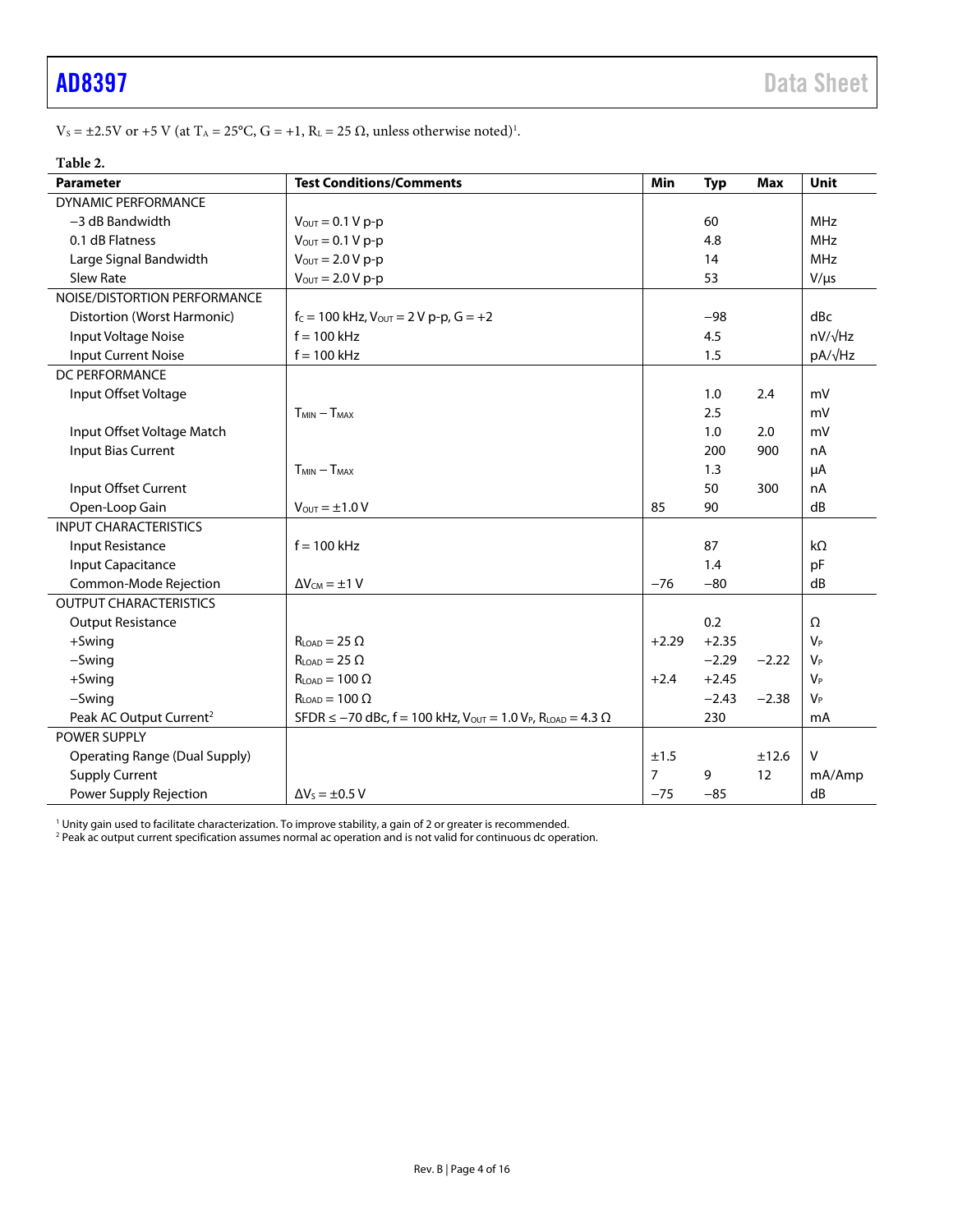$V_s = \pm 5$  V or +10 V (at T<sub>A</sub> = 25°C, G = +1, R<sub>L</sub> = 25  $\Omega$ , unless otherwise noted)<sup>1</sup>.

| radie 5.                             |                                                                                             |                |            |            |                |
|--------------------------------------|---------------------------------------------------------------------------------------------|----------------|------------|------------|----------------|
| <b>Parameter</b>                     | <b>Test Conditions/Comments</b>                                                             | Min            | <b>Typ</b> | <b>Max</b> | Unit           |
| <b>DYNAMIC PERFORMANCE</b>           |                                                                                             |                |            |            |                |
| $-3$ dB Bandwidth                    | $V_{\text{OUT}} = 0.1 V p-p$                                                                |                | 66         |            | <b>MHz</b>     |
| 0.1 dB Flatness                      | $V_{\text{OUT}} = 0.1 V p-p$                                                                |                | 6.5        |            | <b>MHz</b>     |
| Large Signal Bandwidth               | $V_{\text{OUT}} = 2.0 V p-p$                                                                |                | 14         |            | <b>MHz</b>     |
| Slew Rate                            | $V_{OUT} = 4.0 V p-p$                                                                       |                | 53         |            | $V/\mu s$      |
| NOISE/DISTORTION PERFORMANCE         |                                                                                             |                |            |            |                |
| Distortion (Worst Harmonic)          | $f_c = 100$ kHz, $V_{OUT} = 6$ V p-p, $G = +2$                                              |                | $-94$      |            | dBc            |
| Input Voltage Noise                  | $f = 100$ kHz                                                                               |                | 4.5        |            | $nV/\sqrt{Hz}$ |
| <b>Input Current Noise</b>           | $f = 100$ kHz                                                                               |                | 1.5        |            | pA/√Hz         |
| DC PERFORMANCE                       |                                                                                             |                |            |            |                |
| Input Offset Voltage                 |                                                                                             |                | 1.0        | 2.5        | mV             |
|                                      | $T_{MIN} - T_{MAX}$                                                                         |                | 2.5        |            | mV             |
| Input Offset Voltage Match           |                                                                                             |                | 1.0        | 2.0        | mV             |
| <b>Input Bias Current</b>            |                                                                                             |                | 200        | 900        | nA             |
|                                      | $T_{MIN} - T_{MAX}$                                                                         |                | 1.3        |            | μA             |
| Input Offset Current                 |                                                                                             |                | 50         | 300        | nA             |
| Open-Loop Gain                       | $V_{OUT} = \pm 2.0 V$                                                                       | 85             | 94         |            | dB             |
| <b>INPUT CHARACTERISTICS</b>         |                                                                                             |                |            |            |                |
| Input Resistance                     | $f = 100$ kHz                                                                               |                | 87         |            | $k\Omega$      |
| Input Capacitance                    |                                                                                             |                | 1.4        |            | pF             |
| Common-Mode Rejection                | $\Delta V_{CM} = \pm 1 V$                                                                   | $-84$          | $-94$      |            | dB             |
| <b>OUTPUT CHARACTERISTICS</b>        |                                                                                             |                |            |            |                |
| <b>Output Resistance</b>             |                                                                                             |                | 0.2        |            | $\Omega$       |
| $+$ Swing                            | $R_{LOAD} = 25 \Omega$                                                                      | $+4.48$        | $+4.69$    |            | $V_P$          |
| -Swing                               | $R_{\text{LOAD}} = 25 \Omega$                                                               |                | $-4.90$    | $-4.42$    | $V_P$          |
| +Swing                               | $RLOAD = 100 \Omega$                                                                        |                | $+4.92$    |            | V <sub>P</sub> |
| $-Swing$                             | $R_{LOAD} = 100 \Omega$                                                                     |                | $-4.88$    | $-4.81$    | $V_P$          |
| Peak AC Output Current <sup>2</sup>  | SFDR ≤ -80 dBc, f = 100 kHz, V <sub>OUT</sub> = 3 V <sub>P</sub> , R <sub>LOAD</sub> = 12 Ω |                | 250        |            | mA             |
| <b>POWER SUPPLY</b>                  |                                                                                             |                |            |            |                |
| <b>Operating Range (Dual Supply)</b> |                                                                                             | ±1.5           |            | ±12.6      | $\mathsf{V}$   |
| <b>Supply Current</b>                |                                                                                             | $\overline{7}$ | 9          | 12         | mA/Amp         |
| Power Supply Rejection               | $\Delta V_s = \pm 0.5 V$                                                                    | $-76$          | $-85$      |            | dB             |

### **Table 3.**

<sup>1</sup> Unity gain used to facilitate characterization. To improve stability, a gain of 2 or greater is recommended.<br><sup>2</sup> Peak ac output current specification assumes normal ac operation and is not valid for continuous dc opera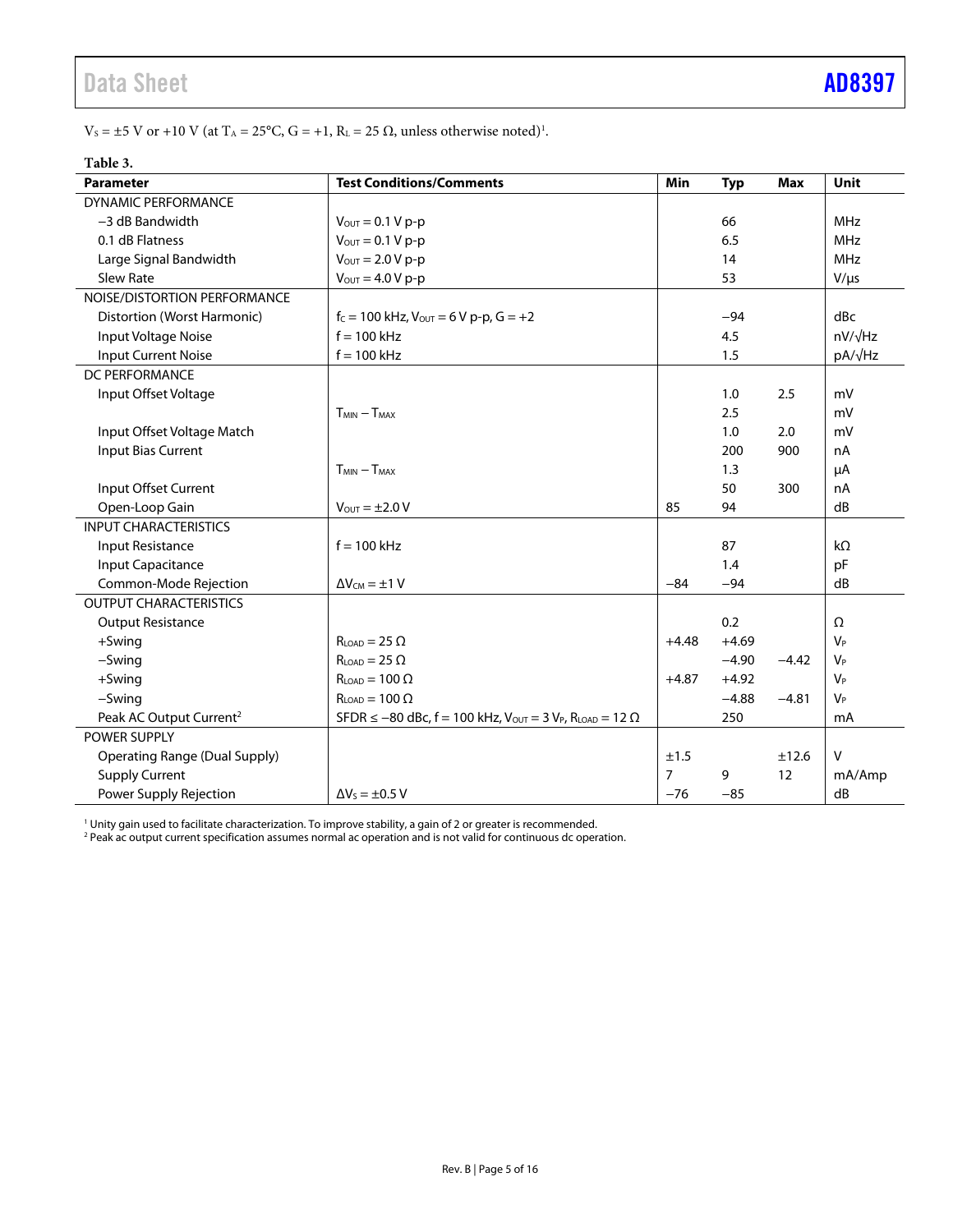$V_s = \pm 12$  V or  $+24$  V (at  $T_A = 25^{\circ}C$ ,  $G = +1$ ,  $R_L = 25 \Omega$ , unless otherwise noted)<sup>1</sup>.

| ٠<br>ı<br>ш |  |
|-------------|--|
|-------------|--|

| <b>Parameter</b>                     | <b>Test Conditions/Comments</b>                                                       | Min      | <b>Typ</b> | Max      | <b>Unit</b>          |
|--------------------------------------|---------------------------------------------------------------------------------------|----------|------------|----------|----------------------|
| <b>DYNAMIC PERFORMANCE</b>           |                                                                                       |          |            |          |                      |
| -3 dB Bandwidth                      | $V_{\text{OUT}} = 0.1 V p-p$                                                          |          | 69         |          | <b>MHz</b>           |
| 0.1 dB Flatness                      | $V_{\text{OUT}} = 0.1 V p-p$                                                          |          | 7.6        |          | <b>MHz</b>           |
| Large Signal Bandwidth               | $V_{\text{OUT}} = 2.0 V p-p$                                                          |          | 14         |          | <b>MHz</b>           |
| Slew Rate                            | $V_{OUT} = 4.0 V p-p$                                                                 |          | 53         |          | $V/\mu s$            |
| NOISE/DISTORTION PERFORMANCE         |                                                                                       |          |            |          |                      |
| Distortion (Worst Harmonic)          | $f_c = 100$ kHz, $V_{OUT} = 20$ V p-p, $G = +5$                                       |          | $-84$      |          | dBc                  |
| Input Voltage Noise                  | $f = 100$ kHz                                                                         |          | 4.5        |          | $nV/\sqrt{Hz}$       |
| Input Current Noise                  | $f = 100$ kHz                                                                         |          | 1.5        |          | pA/√Hz               |
| DC PERFORMANCE                       |                                                                                       |          |            |          |                      |
| Input Offset Voltage                 |                                                                                       |          | 1.0        | 3.0      | mV                   |
|                                      | $T_{MIN} - T_{MAX}$                                                                   |          | 2.5        |          | mV                   |
| Input Offset Voltage Match           |                                                                                       |          | 1.0        | 2.0      | mV                   |
| Input Bias Current                   |                                                                                       |          | 200        | 900      | nA                   |
|                                      | $T_{MIN} - T_{MAX}$                                                                   |          | 1.3        |          | μA                   |
| Input Offset Current                 |                                                                                       |          | 50         | 300      | nA                   |
| Open-Loop Gain                       | $V_{\text{OUT}} = \pm 3.0 V$                                                          | 90       | 96         |          | dB                   |
| <b>INPUT CHARACTERISTICS</b>         |                                                                                       |          |            |          |                      |
| <b>Input Resistance</b>              | $f = 100$ kHz                                                                         |          | 87         |          | $k\Omega$            |
| Input Capacitance                    |                                                                                       |          | 1.4        |          | pF                   |
| Common-Mode Rejection                | $\Delta V_{CM} = \pm 1 V$                                                             | $-85$    | $-96$      |          | dB                   |
| <b>OUTPUT CHARACTERISTICS</b>        |                                                                                       |          |            |          |                      |
| <b>Output Resistance</b>             |                                                                                       |          | 0.2        |          | Ω                    |
| $+5$ wing                            | $R_{\text{LOAD}} = 100 \Omega$                                                        | $+11.67$ | $+11.81$   |          | <b>V<sub>P</sub></b> |
| -Swing                               | $RLOAD = 100 \Omega$                                                                  |          | $-11.72$   | $-11.58$ | $V_P$                |
| Peak AC Output Current <sup>2</sup>  | SFDR ≤ -80 dBc, f = 100 kHz, $V_{OUT}$ = 10 V <sub>P</sub> , R <sub>LOAD</sub> = 32 Ω |          | 310        |          | mA                   |
| <b>POWER SUPPLY</b>                  |                                                                                       |          |            |          |                      |
| <b>Operating Range (Dual Supply)</b> |                                                                                       | ±1.5     |            | ±12.6    | V                    |
| <b>Supply Current</b>                |                                                                                       | 8.5      | 11         | 15       | mA/Amp               |
| Power Supply Rejection               | $\Delta V_S = \pm 0.5 V$                                                              | $-76$    | $-86$      |          | dB                   |

<sup>1</sup> Unity gain used to facilitate characterization. To improve stability, a gain of 2 or greater is recommended.<br><sup>2</sup> Peak ac output current specification assumes normal ac operation and is not valid for continuous dc opera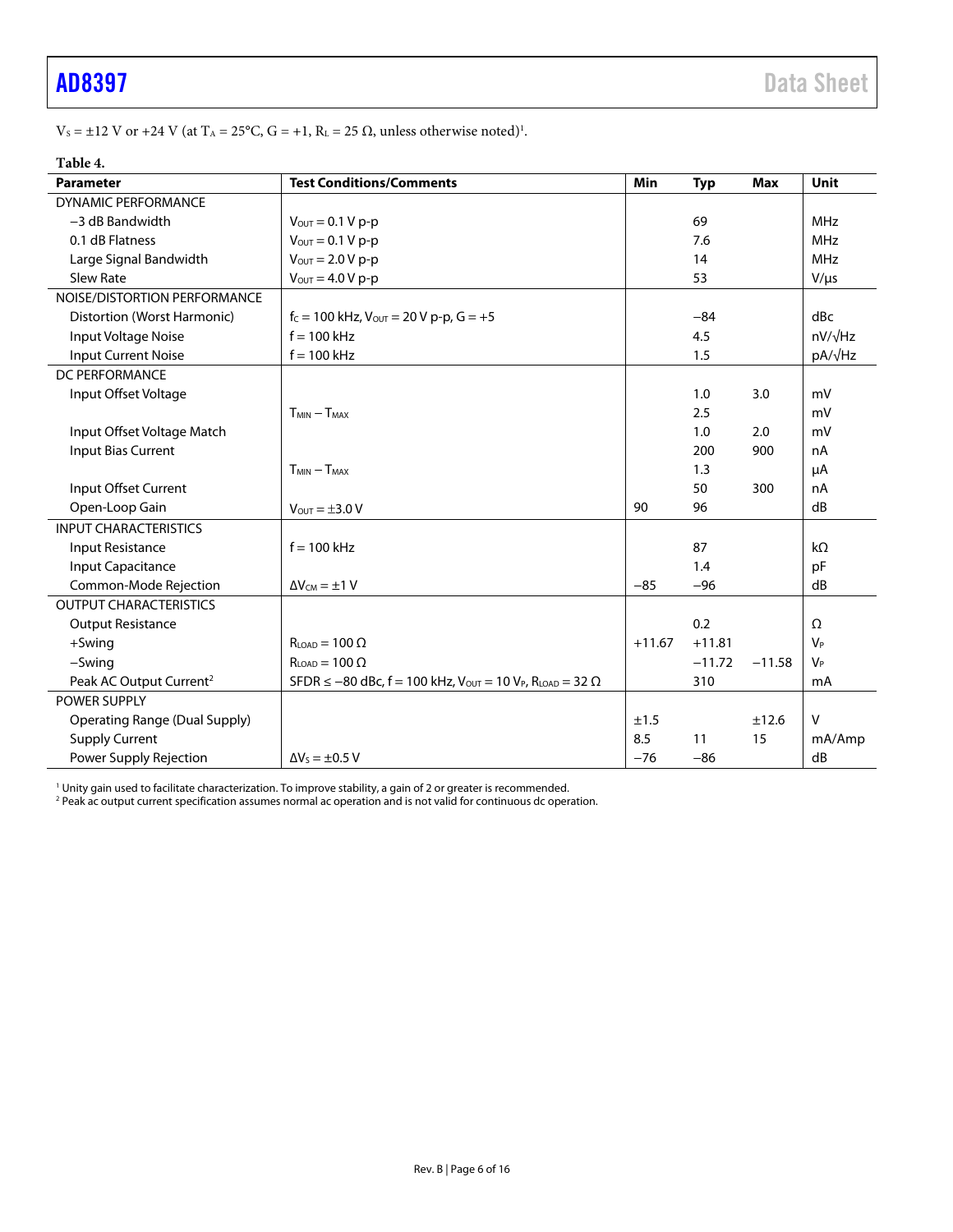### <span id="page-6-0"></span>ABSOLUTE MAXIMUM RATINGS

#### **Table 5.**

| <b>Parameter</b>                     | Rating                                            |
|--------------------------------------|---------------------------------------------------|
| Supply Voltage                       | 26.4 V                                            |
| Power Dissipation <sup>1</sup>       | See Figure 4<br>−65°C to +125°C<br>−40°C to +85°C |
| Storage Temperature Range            |                                                   |
| <b>Operating Temperature Range</b>   |                                                   |
| Lead Temperature (Soldering, 10 sec) | 300 $\degree$ C                                   |
| Junction Temperature                 | $150^{\circ}$ C                                   |

1 Thermal resistance for standard JEDEC 4-layer board: 8-lead SOIC\_N:  $θ<sub>JA</sub> = 157.6°C/W$ 8-Lead SOIC\_N\_EP:  $\theta_{JA} = 47.2^{\circ}$ C/W

Stresses at or above those listed under Absolute Maximum Ratings may cause permanent damage to the product. This is a stress rating only; functional operation of the product at these

or any other conditions above those indicated in the operational section of this specification is not implied. Operation beyond the maximum operating conditions for extended periods may affect product reliability.

#### <span id="page-6-1"></span>**MAXIMUM POWER DISSIPATION**

The maximum power that can be dissipated safely by the AD8397 is limited by the associated rise in junction temperature. The maximum safe junction temperature for plastic encapsulated devices is determined by the glass transition temperature of the plastic, approximately 150°C. Temporarily exceeding this limit may cause a shift in parametric performance due to a change in the stresses exerted on the die by the package.



<span id="page-6-3"></span>Figure 4. Maximum Power Dissipation vs. Ambient Temperature

#### <span id="page-6-2"></span>**ESD CAUTION**



ESD (electrostatic discharge) sensitive device. Charged devices and circuit boards can discharge without detection. Although this product features patented or proprietary protection circuitry, damage may occur on devices subjected to high energy ESD. Therefore, proper ESD precautions should be taken to avoid performance degradation or loss of functionality.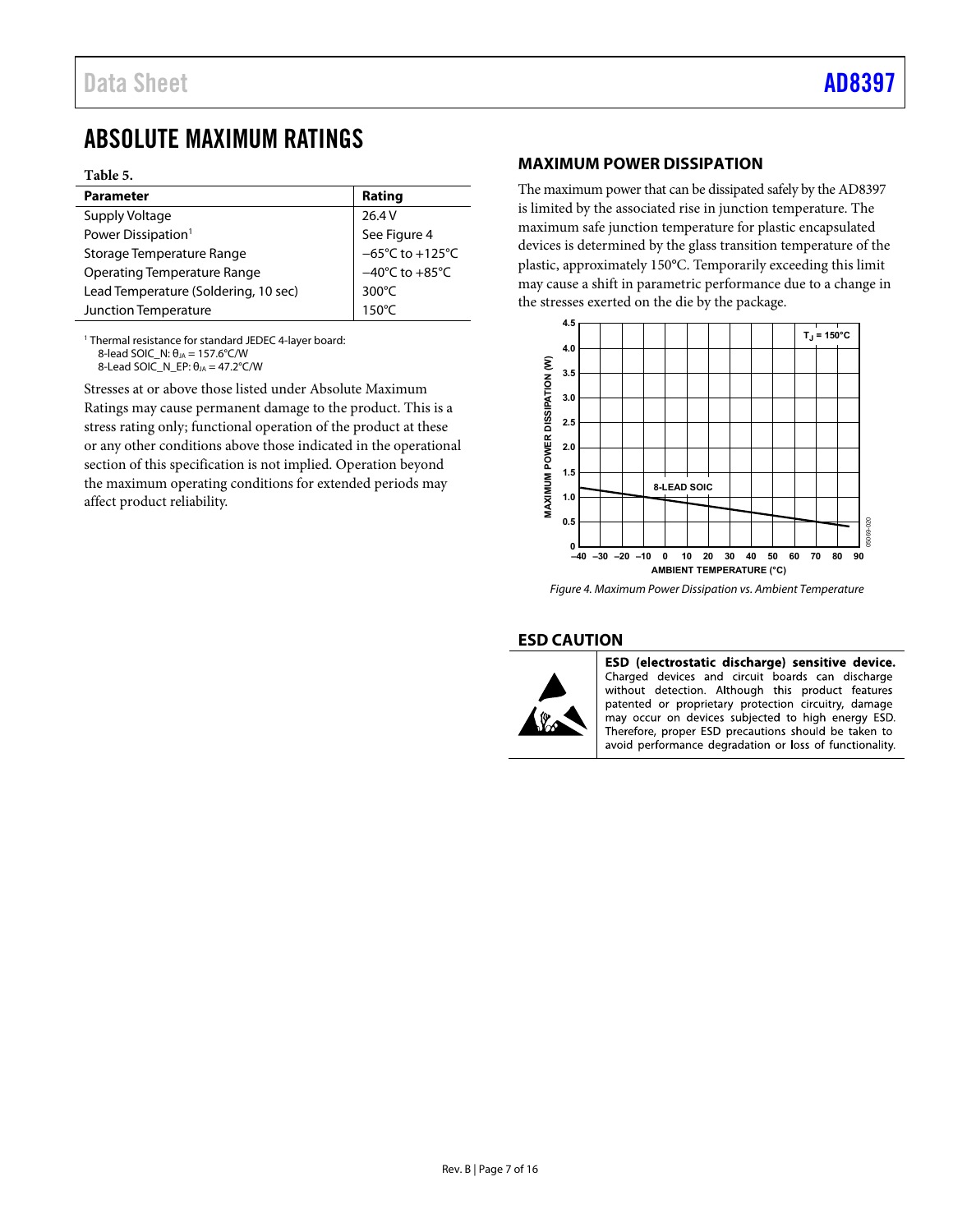### <span id="page-7-0"></span>TYPICAL PERFORMANCE CHARACTERISTICS



Figure 5. Small Signal Pulse Response (G = +1,  $V_S = \pm 5$  V,  $R_L = 25 \Omega$ )



Figure 6. Large Signal Pulse Response (0 V to 4 V,  $V_S = \pm 5$  V,  $R_L = 25 \Omega$ )



<span id="page-7-1"></span>Figure 7. Output Overdrive Recovery  $(V<sub>S</sub> = ±5 V, Gain = +2, R<sub>L</sub> = 25 \Omega)$ 



**G = +1, RF = 0, RL = 25Ω, ±5VPS, VOUT = 1 V p-p GOLD BOARD: A01023A**

**0**



Figure 9. Output-to-Output Crosstalk vs. Frequency  $(V<sub>S</sub> = ±5 V, V<sub>O</sub> = 1 V p-p, R<sub>L</sub> = 25 \Omega)$ 



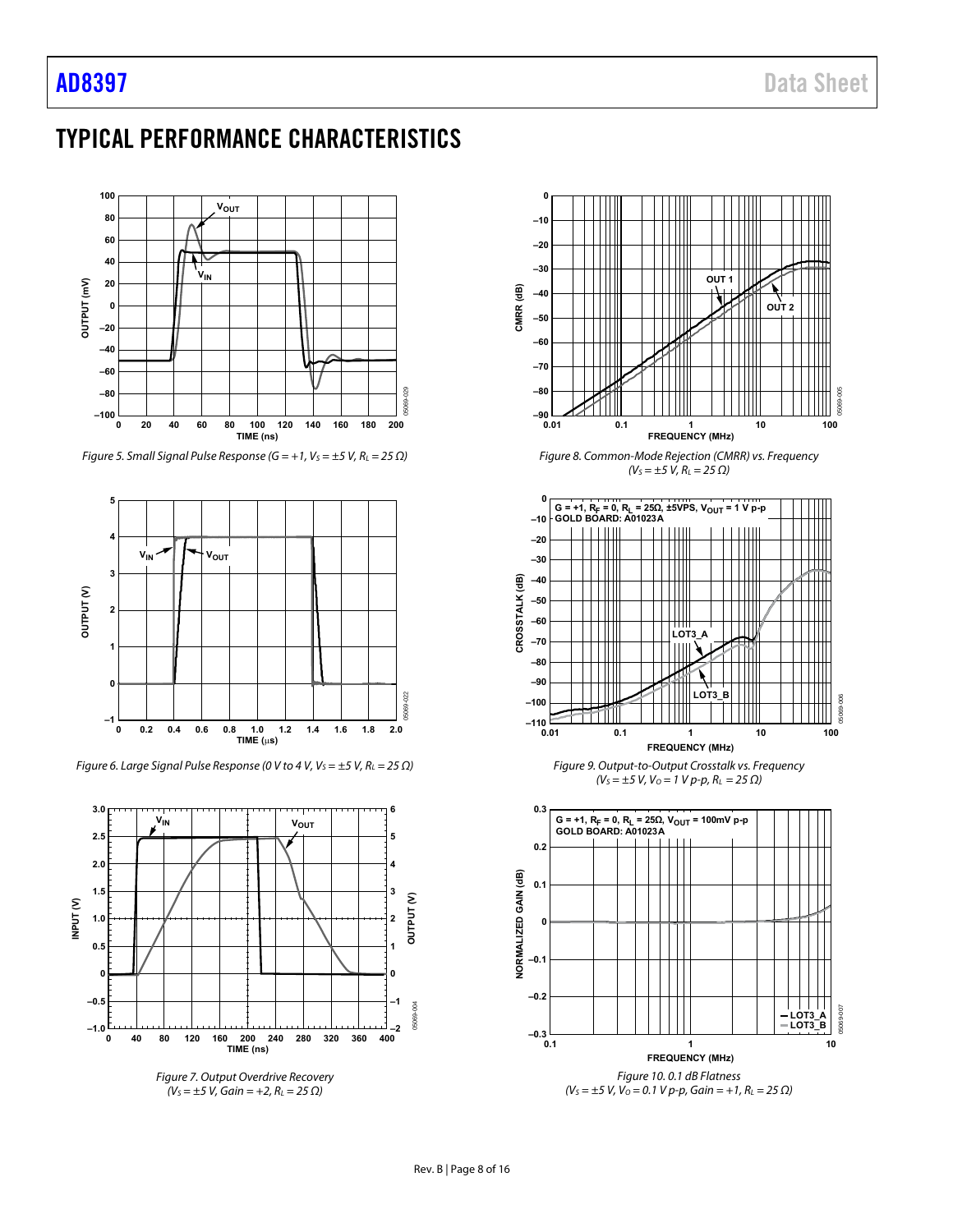### Data Sheet **[AD8397](https://www.analog.com/AD8397?doc=AD8397.pdf)**

#### **10**  $G =$ **0** ╥╖  $G =$ NORMALIZED GAIN (dB) **NORMALIZED GAIN (dB) –10** ║║║ **G = +10 –20 –30** 05069-008 **–40 0.01 0.1 1 10 100 FREQUENCY (MHz)**

Figure 11. Small Signal Frequency Response for Various Gains  $(V<sub>S</sub> = ±5 V, V<sub>O</sub> = 0.1 Vp-p, R<sub>L</sub> = 25 \Omega)$ 









Figure 14. Large Signal Frequency Response for Various Gains  $(V<sub>S</sub> = ±5 V, V<sub>O</sub> = 2 V p-p, R<sub>L</sub> = 25 Ω)$ 



Figure 15. Large Signal Frequency Response for Various Supplies  $(Gain = +1, V<sub>O</sub> = 2 V p-p, R<sub>L</sub> = 25 \Omega)$ 



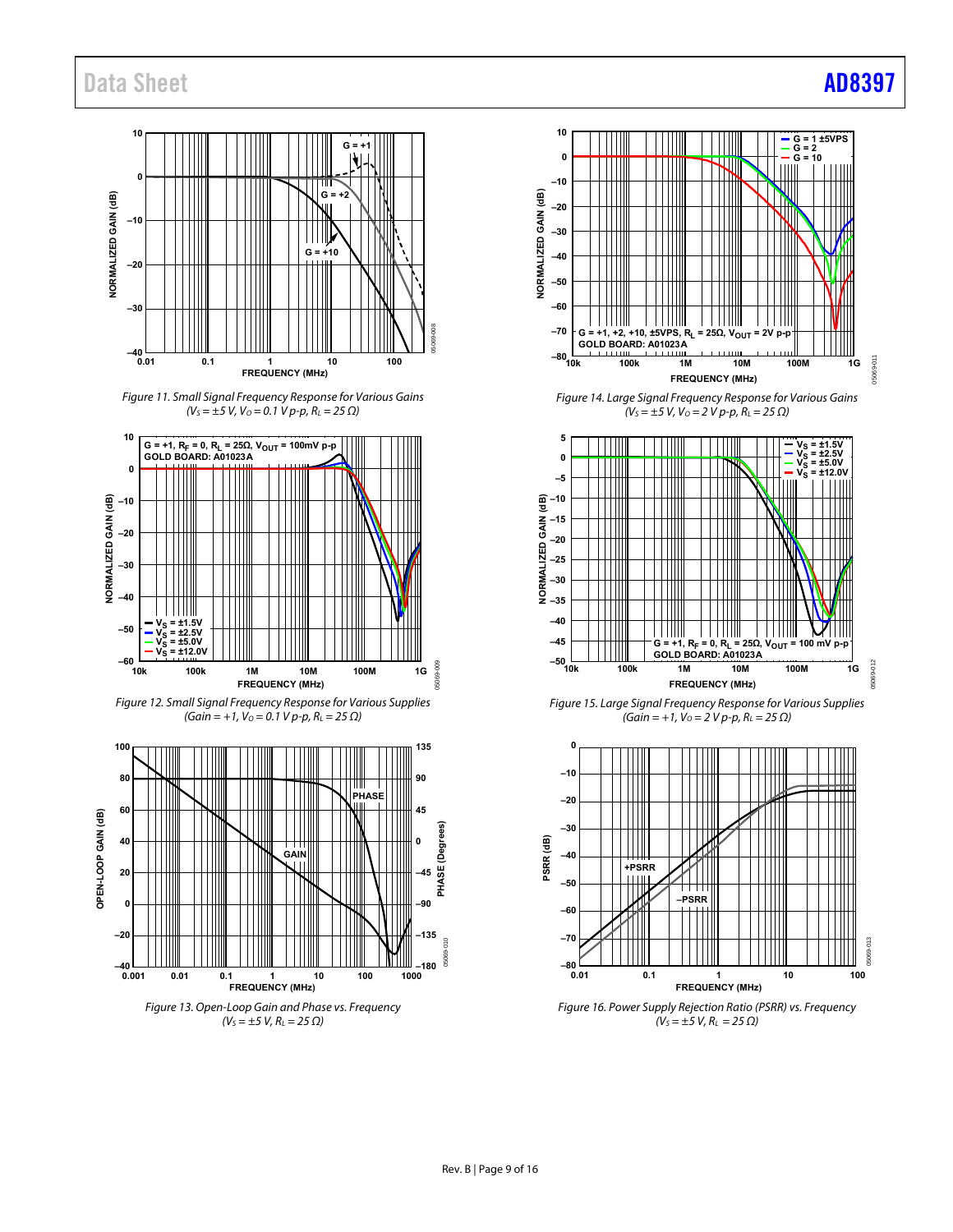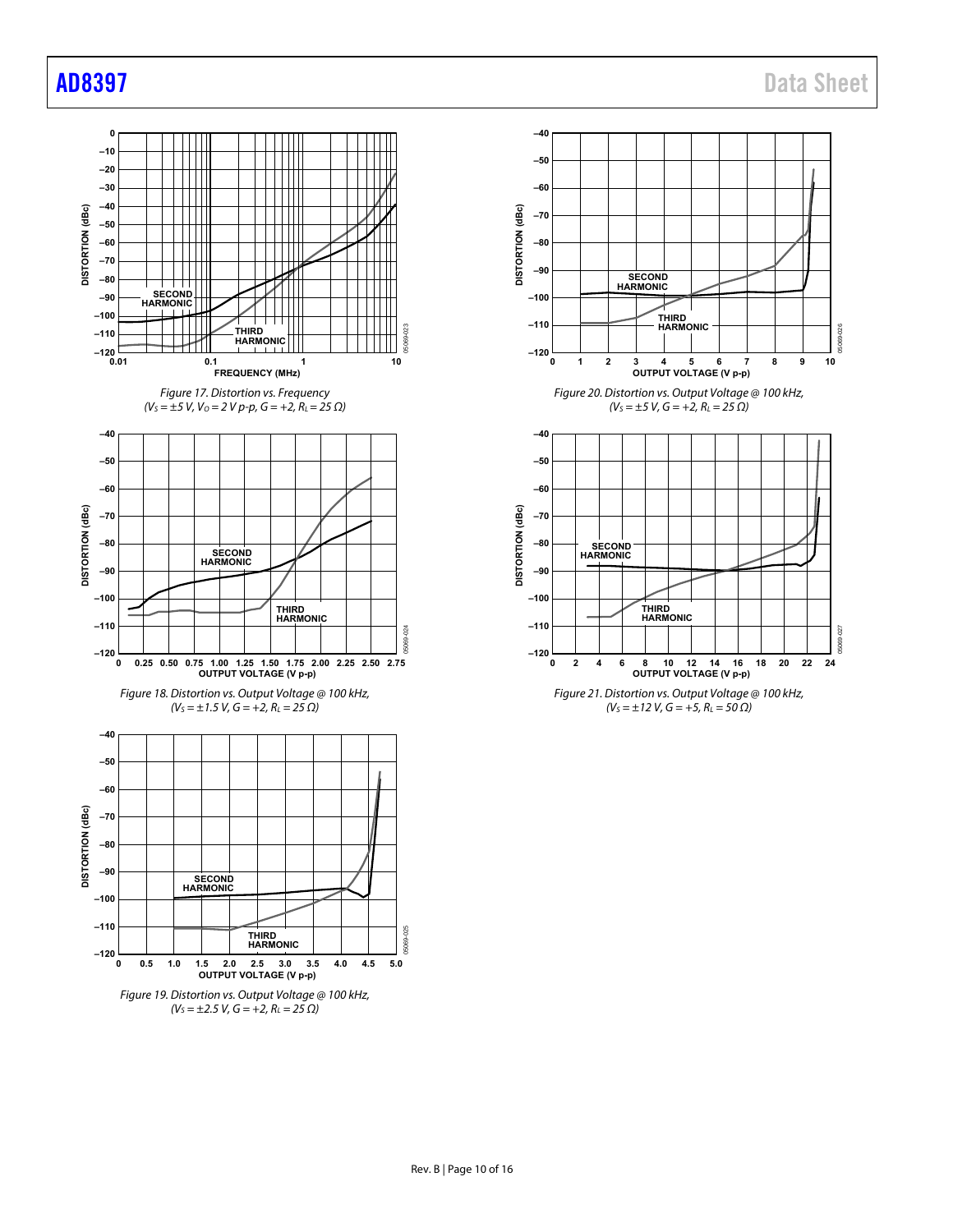### <span id="page-10-0"></span>APPLICATIONS INFORMATION

The AD8397 is a voltage feedback operational amplifier that features an H-bridge input stage and common-emitter, rail-to-rail output stage. The AD8397 can operate from a wide supply range, ±1.5 V to ±12 V. When driving light loads, the rail-to-rail output is capable of swinging to within 0.2 V of either rail. The output can also deliver high linear output current when driving heavy loads, up to 310 mA into 32 Ω while maintaining −80 dBc SFDR. The AD8397 is fabricated on Analog Devices proprietary XFCB-HV.

#### <span id="page-10-1"></span>**POWER SUPPLY AND DECOUPLING**

The AD8397 can be powered with a good quality, well-regulated, low noise supply from  $\pm 1.5$  V to  $\pm 12$  V. Pay careful attention to decoupling the power supply. Use high quality capacitors with low equivalent series resistance (ESR), such as multilayer ceramic capacitors (MLCCs), to minimize the supply voltage ripple and power dissipation. Locate a 0.1 μF MLCC decoupling capacitor(s) no more than 1/8 inch away from the power supply pin(s). A large tantalum 10 μF to 47 μF capacitor is recommended to provide good decoupling for lower frequency signals and to supply current for fast, large signal changes at the AD8397 outputs.

### <span id="page-10-2"></span>**LAYOUT CONSIDERATIONS**

As with all high speed applications, pay careful attention to printed circuit board (PCB) layout to prevent associated board parasitics from becoming problematic. The PCB should have a low impedance return path (or ground) to the supply. Removing the ground plane from all layers in the immediate area of the amplifier helps to reduce stray capacitances. The signal routing should be short and direct in order to minimize the parasitic inductance and capacitance associated with these traces. Locate termination resistors and loads as close as possible to their respective inputs and outputs. Keep input traces as far apart as possible from the output traces to minimize coupling (crosstalk) though the board.

When the AD8397 is configured as a differential driver, as in some line driving applications, provide a symmetrical layout to the extent possible in order to maximize balanced performance. When running differential signals over a long distance, the traces on the PCB should be close together or any differential wiring should be twisted together to minimize the area of the inductive loop that is formed. This reduces the radiated energy and makes the circuit less susceptible to RF interference. Adherence to stripline design techniques for long signal traces (greater than approximately 1 inch) is recommended.

### <span id="page-10-3"></span>**UNITY-GAIN OUTPUT SWING**

When operating the AD8397 in a unity-gain configuration, the output does not swing to the rails and is constrained by the H-bridge input. This can be seen by comparing the output overdrive recovery i[n Figure 7](#page-7-1) and the input overdrive recovery in [Figure 22.](#page-10-4) To avoid overdriving the input and to realize the full swing afforded by the rail-to-rail output stage, use the amplifier in a gain of two or greater.

<span id="page-10-4"></span>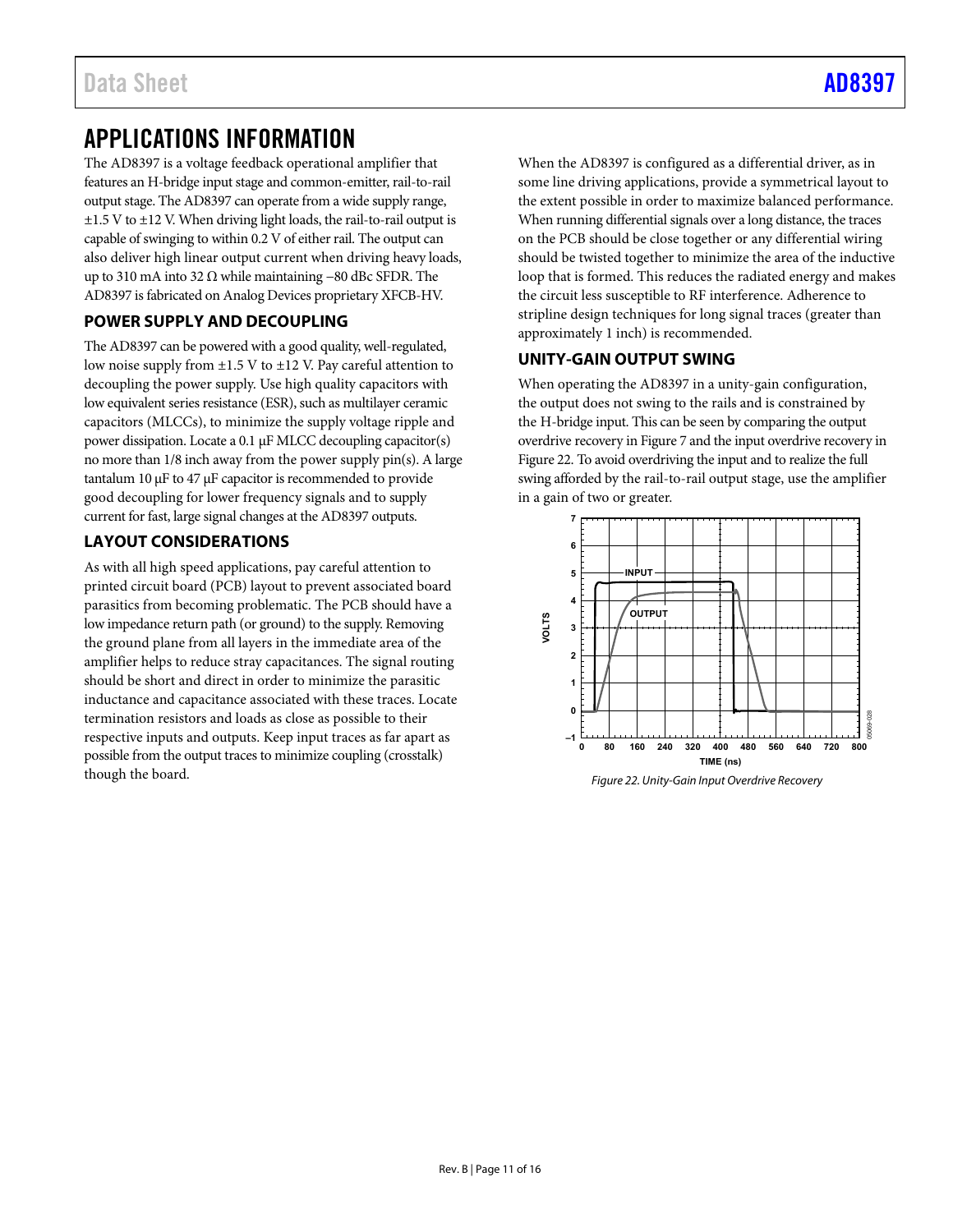### <span id="page-11-0"></span>**CAPACITIVE LOAD DRIVE**

When driving capacitive loads, many high speed operational amplifiers exhibit peaking in their frequency response. In a gain-of-two circuit[, Figure 23 s](#page-11-1)hows that the AD8397 can drive capacitive loads up to 270 pF with only 3 dB of peaking. For amplifiers with more limited capacitive load drive, a small series resistor (Rs) is generally used between the amplifier output and the capacitive load in order to minimize peaking and ensure device stability. [Figure 24 s](#page-11-2)hows that the use of a 2.2  $\Omega$  series resistor can further extend the capacitive load drive of the AD8397 out to 470 pF, while keeping the frequency response peaking to within 3 dB.



<span id="page-11-1"></span>Figure 23. Capacitive Load Peaking Without Series Resistor



<span id="page-11-2"></span>Figure 24. Capacitive Load Peaking with 2.2 Ω Series Resistor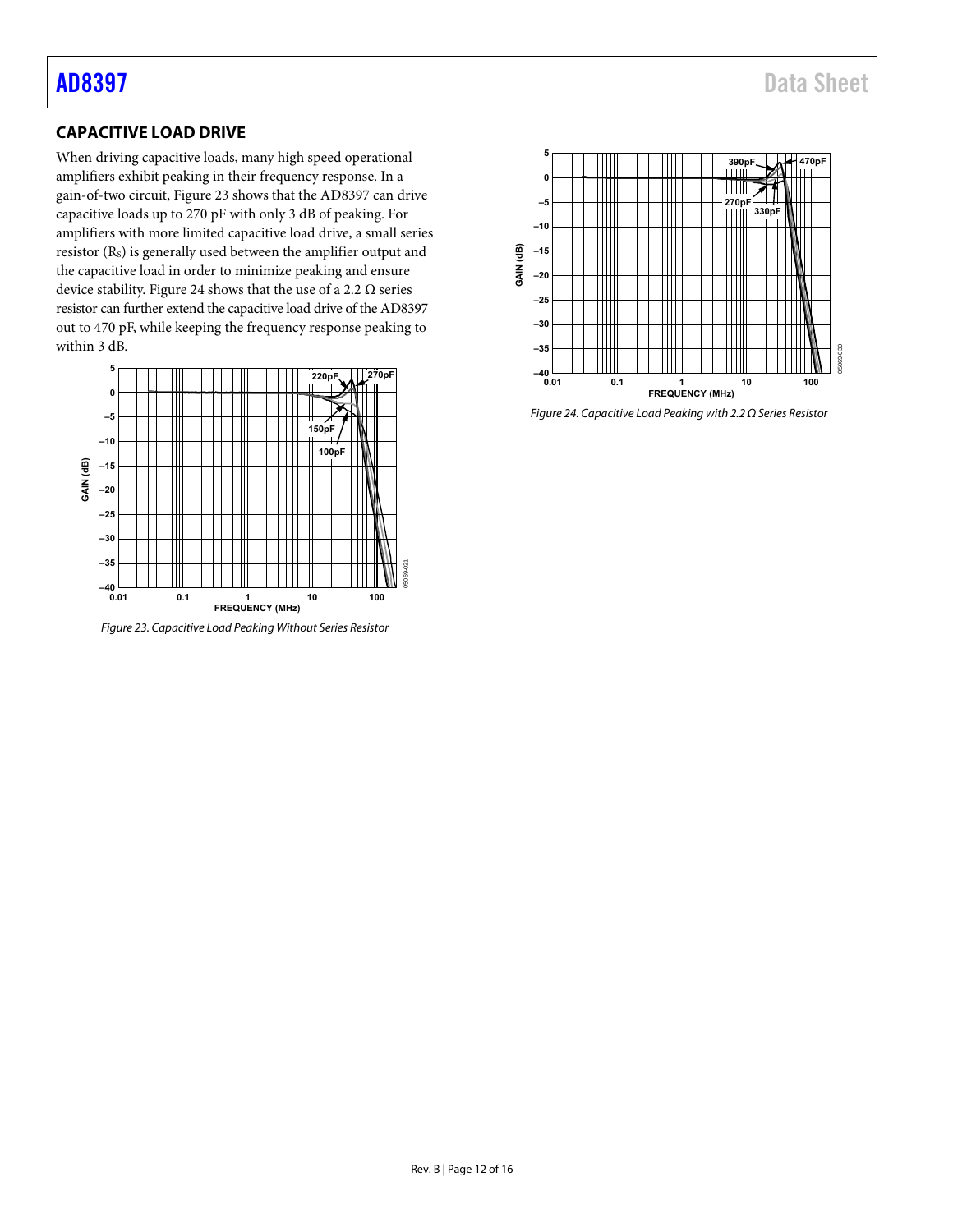### <span id="page-12-0"></span>OUTLINE DIMENSIONS



**COMPLIANT TO JEDEC STANDARDS MS-012-AA**

ù.

Figure 26. 8-Lead Standard Small Outline Package with Exposed Pad [SOIC\_N\_EP] Narrow Body (RD-8-2) Dimensions shown in millimeters

#### <span id="page-12-1"></span>**ORDERING GUIDE**

| Model <sup>1</sup> | <b>Temperature Package</b>         | <b>Package Description</b> | <b>Package Outline</b> |
|--------------------|------------------------------------|----------------------------|------------------------|
| AD8397ARZ          | $-40^{\circ}$ C to $+85^{\circ}$ C | 8-Lead SOIC N              | R-8                    |
| AD8397ARZ-REEL     | $-40^{\circ}$ C to $+85^{\circ}$ C | 8-Lead SOIC N              | $R - 8$                |
| AD8397ARZ-REEL7    | $-40^{\circ}$ C to $+85^{\circ}$ C | 8-Lead SOIC N              | $R - 8$                |
| AD8397ARDZ         | $-40^{\circ}$ C to $+85^{\circ}$ C | 8-Lead SOIC N EP           | RD-8-2                 |
| AD8397ARDZ-REEL    | $-40^{\circ}$ C to $+85^{\circ}$ C | 8-Lead SOIC N EP           | RD-8-2                 |
| AD8397ARDZ-REEL7   | $-40^{\circ}$ C to $+85^{\circ}$ C | 8-Lead SOIC N EP           | RD-8-2                 |

 $1 Z =$  RoHS Compliant Part.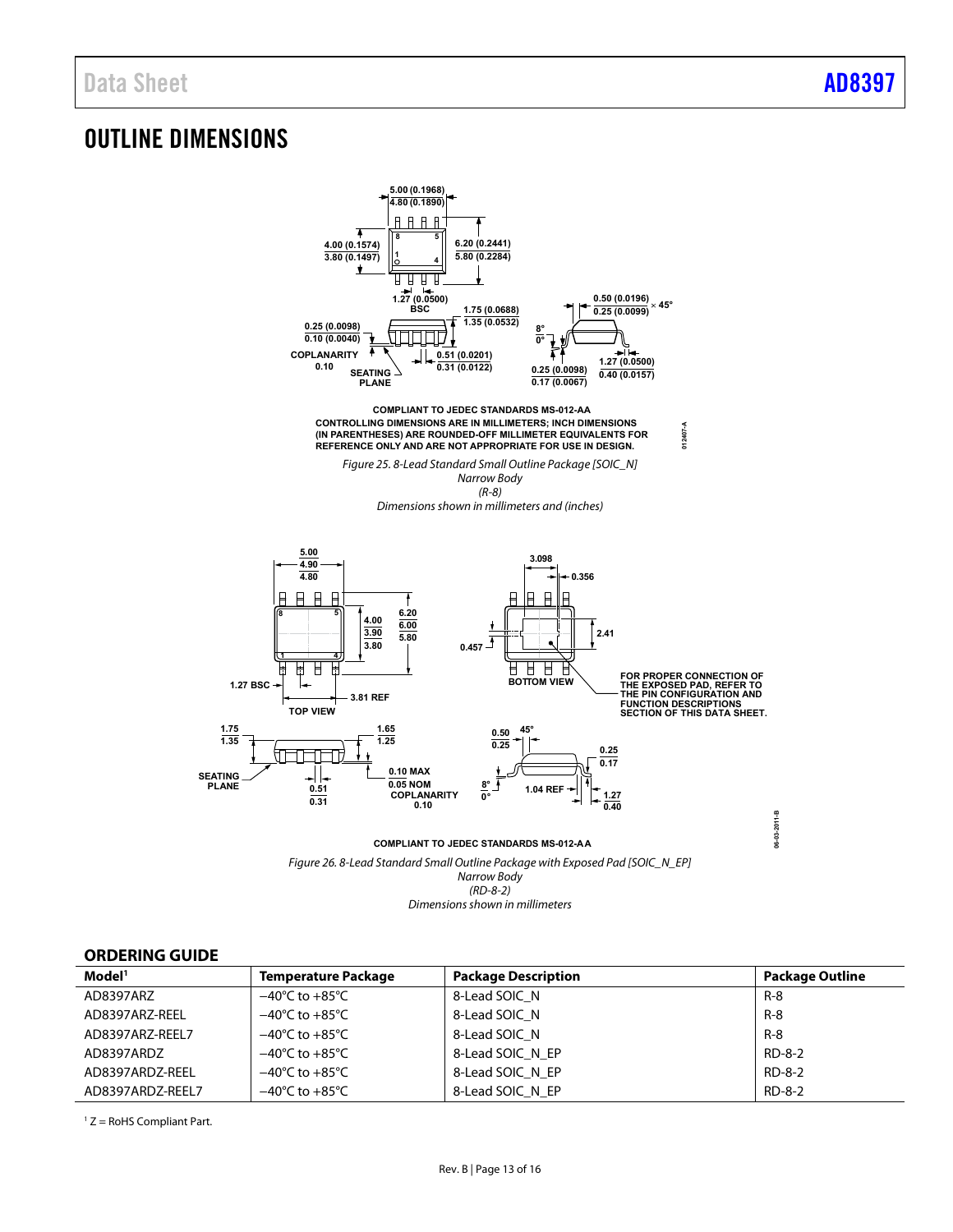## **NOTES**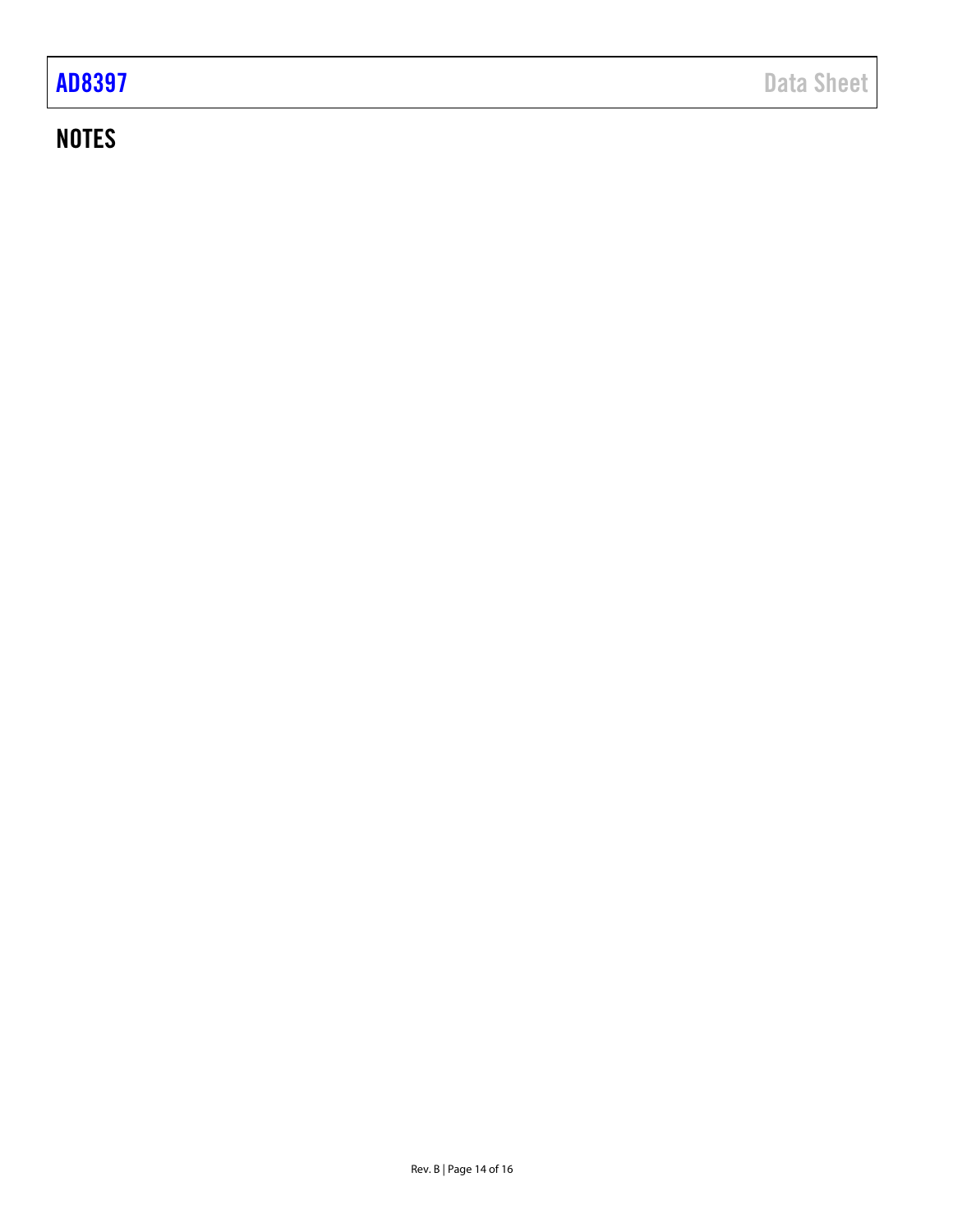## **NOTES**